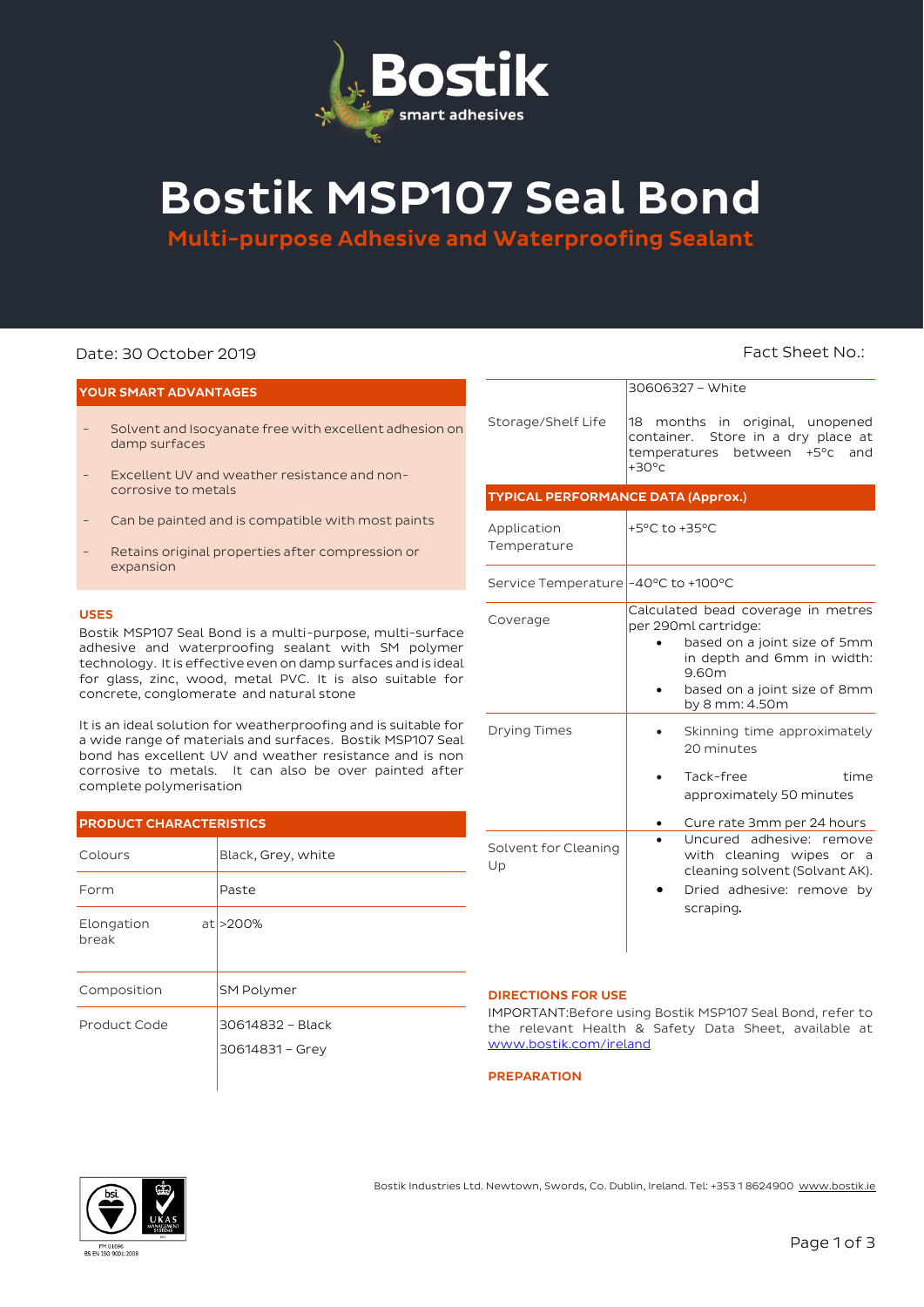- 1. Surfaces must be sound, clean and free from contaminants such as dust, oil, grease and any loose material.
- 2. Cut off the dome at the top of the cartridge taking care not to damage the thread. Cut the nozzle at a 45° angle to the required diameter and screw onto the cartridge.
- 3. Insert the cartridge into a cartridge gun and repeatedly squeeze the trigger until the adhesive appears.

# APPLICATION

## WATERPROOFING

Apply the sealant by extrusion, over a backing foam if necessary for deep joints (the joint depth should be no greater than 2/3 of the joint width).

Within 10 minutes of application, tool off the sealant with a spatula or tooling-knife rinsed in soapy water. Make sure the water does not seep between the joint wall and sealant in order to prevent loss of adhesion

# ADHESION

Extrude the sealant in beads on one of the surfaces and join the substrates immediately, pressing down firmly to spread the adhesive. The bonding surfaces should not be handled or placed under stress for at least 24 hours

# CLEANING

- Uncured adhesive: remove with cleaning wipes or a cleaning solvent
- Dried adhesive: remove by scraping

# PRECAUTIONS IN USE

For any application not covered please contact Technical Services on +44 (0)1785 272625 or visit [www.bostik.com/ireland](http://www.bostik.com/ireland) for advice.

Recommendations and suggestions are for guidance only, since conditions of use are completely beyond our control.

For health and safety instruction, first aid measures and spillage and disposal instructions, see separate Health and Safety Data sheet for Bostik MSP107 Seal Bond is available at www.bostik.com/ireland.

BOSTIK HOTLINE

Smart help +353 1 8624998